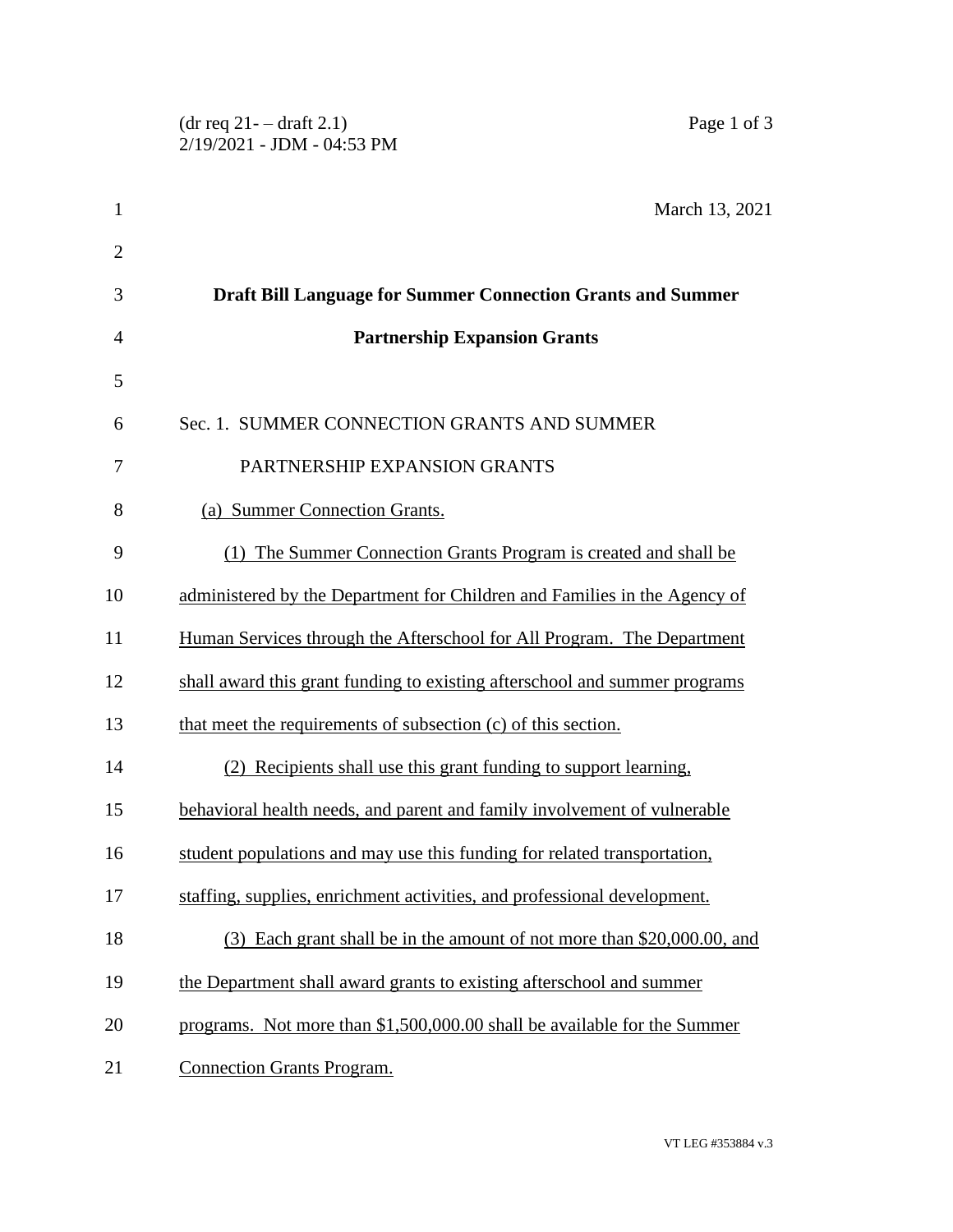$(\text{dr } \text{req } 21 - \text{draff } 2.1)$  Page 2 of 3 2/19/2021 - JDM - 04:53 PM

| $\mathbf{1}$   | (b) Summer Partnership Expansion Grants.                                          |
|----------------|-----------------------------------------------------------------------------------|
| $\overline{2}$ | (1) The Summer Partnership Expansion Grants Program is created and                |
| 3              | shall be administered by the Department for Children and Families in the          |
| 4              | Agency of Human Services through the Afterschool for All Program. The             |
| 5              | Department shall award this grant funding to assist a school, non-profit          |
| 6              | organization, town recreation center, or licensed child care center collaborating |
| 7              | with a school in starting a summer program in communities that do not             |
| 8              | currently have an established, low-cost summer program and that will meet the     |
| 9              | requirements of subsection (c) of this section.                                   |
| 10             | (2) Recipients shall use this grant funding to support learning,                  |
| 11             | behavioral health needs, and parent and family involvement of vulnerable          |
| 12             | student populations and may use this funding for related transportation,          |
| 13             | staffing, supplies, enrichment activities, and professional development.          |
| 14             | (3) Each grant shall be in the amount of not more than \$50,000.00, and           |
| 15             | the Department shall award grants to establish new summer programs. Not           |
| 16             | more than \$2,500,000.00 shall be available for the Summer Partnership            |
| 17             | <b>Expansion Grants.</b>                                                          |
| 18             | (c) Requirements for Summer Connection Grants and Summer Partnership              |
| 19             | <b>Expansion Grants.</b>                                                          |
| 20             | (1) Recipients of grant funding under subsections (a) or (b) of this              |
| 21             | section shall:                                                                    |